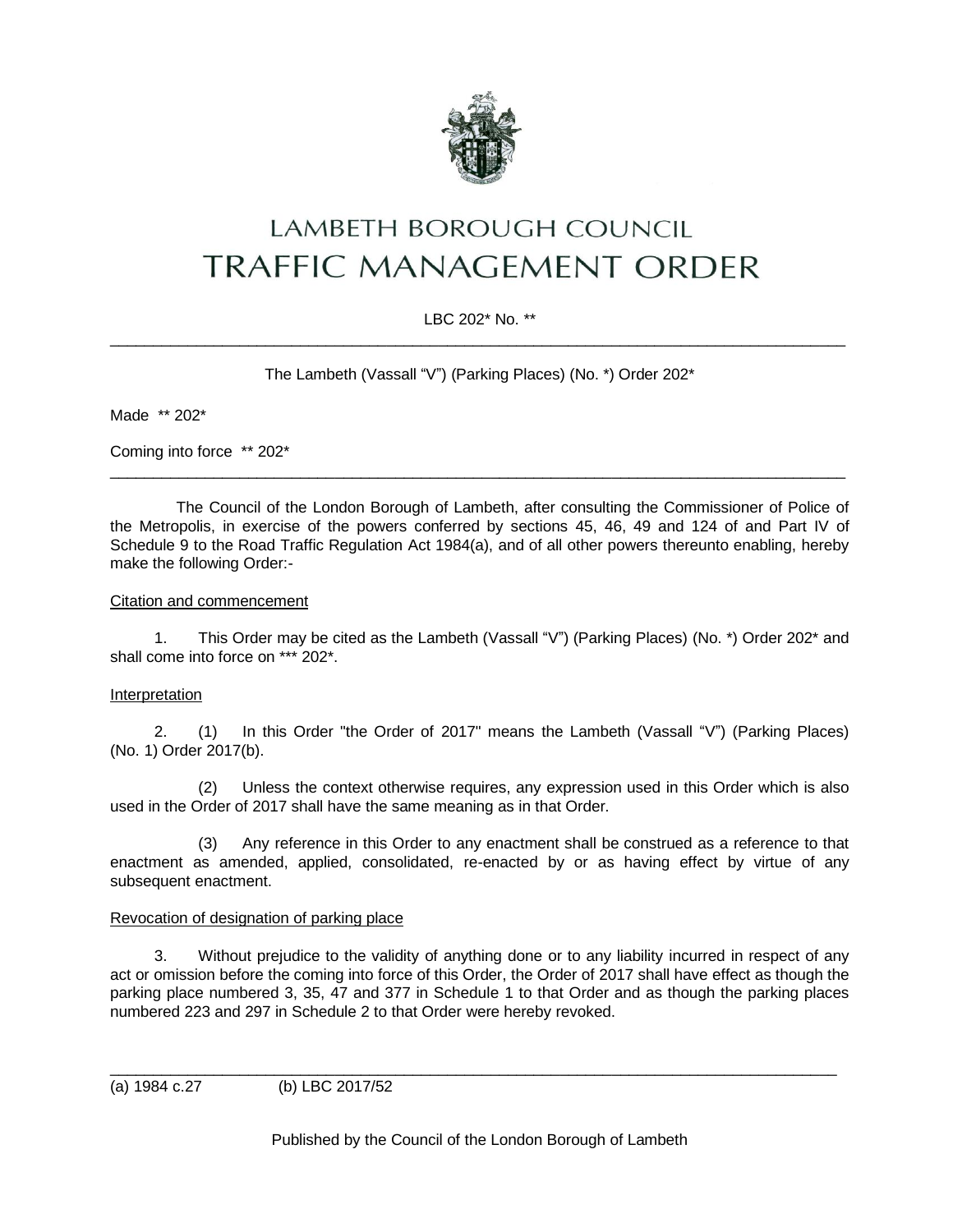### Designation of parking places and application of the Order of 2017 thereto

4. (1) Each area on a highway comprising the length of carriageway of a street specified in column 2 of Schedule 1, 2, 3 or 4 to this Order and bounded on one side of that length by the edge of the carriageway and on the other sides by a white line marking is designated as a parking place.

(2) The reference in this Article to a white line marking shall be construed as a reference to the white line marking (either broken or continuous) provided for in Schedule 7 to the Traffic Signs Regulations and General Directions 2016(a) or, if applicable, authorised by the Secretary of State by virtue of section 64 of the Road Traffic Regulation Act 1984.

(3) The provisions of the Order of 2017 (other than Articles 3 and 16) shall apply to the areas designated as parking places by this Order as if in those provisions any reference to a parking place included a reference to an area designated as a parking place by this Order and as if any reference to Schedule 1 to the Order of 2017 included a reference to Schedule 1 to this Order, as if any reference to Schedule 2 to the Order of 2017 included a reference to Schedule 2 and as if any reference to Schedule 2A to the Order of 2017 included a reference to Schedule 3 to this Order.

## Placing of traffic signs, etc.

- 5. The Council shall:-
	- (a) place and maintain traffic signs indicating the limits of each parking place referred to in Schedule 1, 2, 3 and 4 to this Order;
	- (b) place and maintain in or in the vicinity of each parking place referred to in Schedule 1 and 2 to this Order traffic signs indicating that such parking place may be used during the permitted hours for the leaving only of the vehicles specified in Articles 4(3) and 4(4) respectively of the Order of 2017;
	- (c) place and maintain traffic signs in or in the vicinity of each parking place referred to in Schedule 1 to this Order indicating –
		- (i) that the parking place may be used by vehicles in respect of which payment of the parking charge is made using the electronic payment system; and
		- (ii) the location identification number of the parking place or part thereof; and
	- (d) carry out such other work as is reasonably required for the purposes of the satisfactory operation of a parking place.

## Amendments to the Order of 2017

6. Without prejudice to the validity of anything done or to any liability incurred in respect of any act or omission before the coming into force of this Order, the Order of 2017 shall have effect as though:

(a) in Article 2(1) to that Order, in the meanings assigned to the expressions "electronic car club permit", "hard copy car club permit" and "validate", for the text "Schedule 1, 2 or 2A" there were substituted the text "Schedule 1, 2, 2A or \*";

(b) in Article 3(1)(a) of that Order, for the text "Schedule 1, 2 or 2A" there were substituted the text "Schedule 1, 2, 2A or \*";

(c) in Article 3(1)(b) of that Order, for the text "Schedule 1, 2 or 2A" there were substituted the text "Schedule 1, 2, 2A or \*";

 $\_$  , and the set of the set of the set of the set of the set of the set of the set of the set of the set of the set of the set of the set of the set of the set of the set of the set of the set of the set of the set of th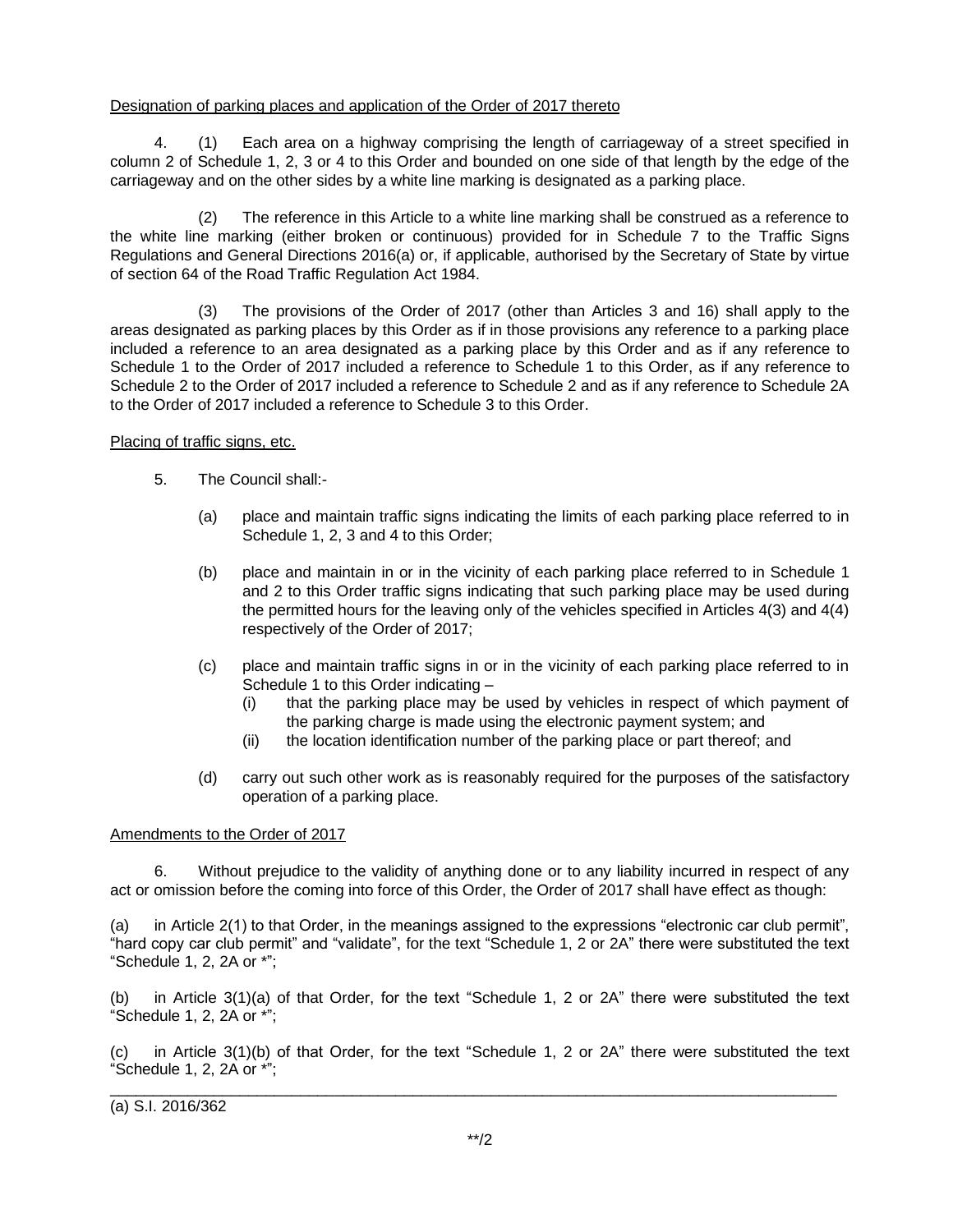(d) there were added as Article 4(5) to that Order, the following:

"(5) Each parking place referred to in Schedule \* may be used, subject to the provisions of this Order, for the leaving during the permitted hours of such vehicles of the class specified in paragraph (1) of this Article:-

- (a) as display in the manner specified in Article 5(5)(a) either a valid hard copy resident's permit, a valid hard copy car club permit, a valid hard copy teacher's permit, a valid hard copy health care permit, a valid hard copy visitor's permit or a valid hard copy trade permit, issued in respect of that vehicle; or
- (b) in respect of which there has been granted either an electronic resident's permit, an electronic car club permit, a flexible car club permit, an electronic teacher's permit, an electronic health care permit, an electronic visitor's permit or an electronic trade permit and a hand-held device shows the indication specified in Article 5(4)(b),

provided that the electrical storage battery of that vehicle is in the process of being charged from a mains electrical source adjacent to that parking place.";

(e) there were added as Article 5(5) to that Order, the following:

"(5) At all times during which a vehicle is left in a parking place referred to in Schedule \* during the permitted hours:-

- (a) it shall display either a valid hard copy resident's permit, a valid hard copy car club permit, a valid hard copy visitor's permit or a valid hard copy trade permit, issued in respect of that vehicle, so that all the particulars on that hard copy resident's permit, that hard copy car club permit, that hard copy visitor's permit or that hard copy trade permit, as the case may be, are clearly visible from outside that vehicle and from the front or nearside of that vehicle; or
- (b) there shall be an indication on a hand-held device that either an electronic resident's permit, an electronic car club permit, a flexible car club permit, an electronic visitor's permit or an electronic trade permit has been granted in respect of that vehicle and the permit is valid.";

in Article 12(1)(a) of that Order, for the text "Schedule 1, 2 or 2A" there were substituted the text "Schedule 1, 2, 2A or \*";

- (g) for paragraph (c) of Article 16 of that Order, there were substituted the following:
	- "(b) place and maintain in or in the vicinity of each parking place referred to in Schedule 1, 2 or 3 traffic signs indicating that such parking place may be used during the permitted hours for the leaving of the vehicles specified in Article 4(2), 4(3) and 4(4) respectively;

(h) in Article 20(3) of that Order, for the text "Schedule 1" there were substituted the text "Schedule 1 or  $2A$ ":

(i) for Article 23 (2) of that Order, there were substituted the following:

(2) No vehicle which has been taken away from a parking place referred to in Schedule 2A or  $*$ during the permitted hours, shall, until the expiration of 2 hours from the time that vehicle was taken away, again be left in that parking place during the permitted hours.";

in Article 24(3) of that Order, for the text "Schedule 1, 2 or 2A" there were substituted the text "Schedule 1, 2, 2A or \*";

(k) in Article 25(3)(a) and 25(3)(b) of that Order, for the text "Schedule 2 or 2A" there were substituted the text "Schedule 2, 2A or ";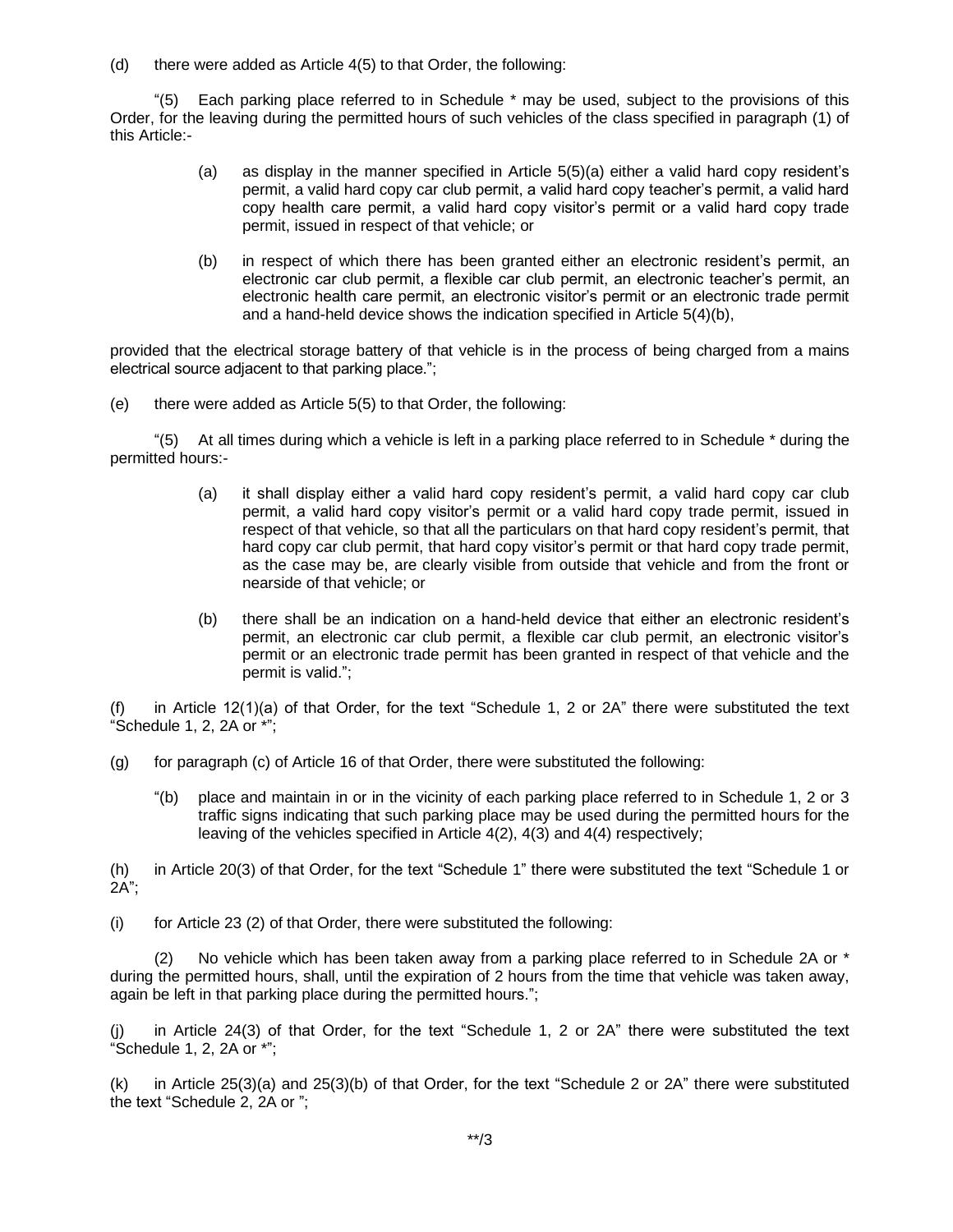(l) in Article 26(3) of that Order, for the text "Schedule 1, 2 or 2A" there were substituted the text "Schedule 1, 2, 2A or \*";

(m) in Article 27(3) of that Order, for the text "Schedule 1, 2 or 2A" there were substituted the text "Schedule 1, 2, 2A or \*";

(n) in Article 28(3) of that Order, for the text "Schedule 2 or 2A" there were substituted the text "Sched Schedule 2, 2A or \*";

(o) in Article 29(3) of that Order, for the text "Schedule 2 or 2A" there were substituted the text "Schedule 2, 2A or \*";

(p) in Article 30(4) of that Order, for the text "Schedule 1, 2 or 2A" there were substituted the text "Schedule 1, 2, 2A or \*"; and

(q) there were added as Schedule \* to that Order, the Schedule as set out in Schedule 4 to this Order.

Dated this \*\*\*\* day of \*\*202\*.

Ben Stevens Highway Network Manager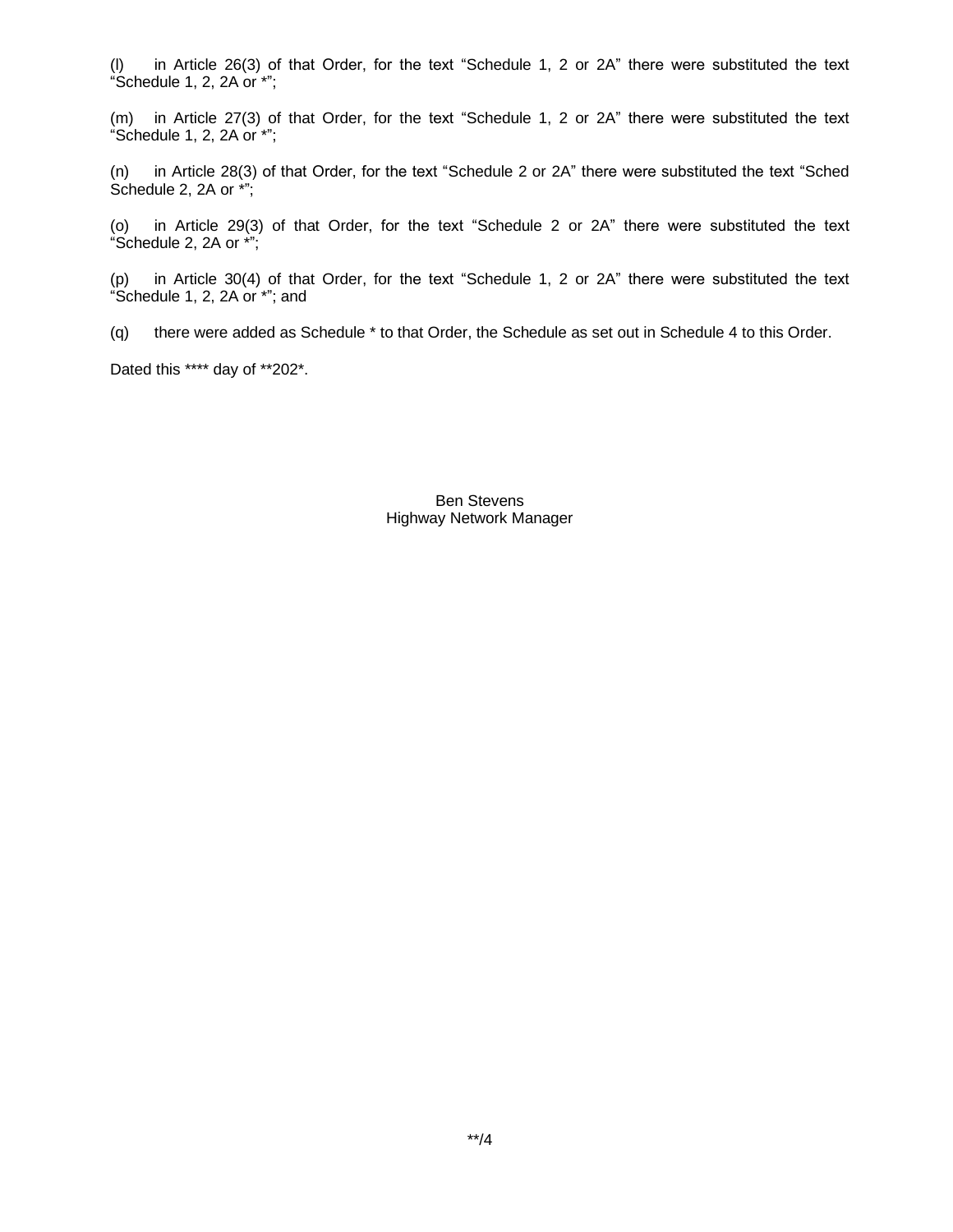IN RELATION TO A PARKING PLACE IN RELATION TO A PARKING PLACE REFERRED TO IN THIS SCHEDULE THE EXPRESSION "PERMITTED HOURS" MEANS THE PERIOD BETWEEN 8.30 A.M. AND 6.30 P.M. ON MONDAYS TO FRIDAYS INCLUSIVE, ANY SUCH DAY NOT BEING CHRISTMAS DAY, GOOD FRIDAY OR A BANK HOLIDAY.

PARKING PLACES IN WHICH A VEHICLE MAY BE LEFT DURING THE PERMITTED HOURS PROVIDED IT DISPLAYS EITHER A VALID HARD COPY RESIDENT'S PERMIT, A VALID HARD COPY CAR CLUB PERMIT, A VALID HARD COPY VISITOR'S PERMIT OR A VALID HARD COPY TRADE PERMIT, ISSUED IN RESPECT OF THAT VEHICLE, OR THERE APPEARS ON A HAND-HELD DEVICE AN INDICATION THAT AN ELECTRONIC VERSION OF ONE OF THOSE PERMITS OR A FLEXIBLE CAR CLUB PERMIT HAS BEEN GRANTED IN RESPECT OF THAT VEHICLE AND THE PERMIT IS VALID.

| Parking   | Designated parking place                                                                                                                                                                                                                                      | Special manner of |
|-----------|---------------------------------------------------------------------------------------------------------------------------------------------------------------------------------------------------------------------------------------------------------------|-------------------|
| Place No. |                                                                                                                                                                                                                                                               | standing          |
|           |                                                                                                                                                                                                                                                               |                   |
|           |                                                                                                                                                                                                                                                               |                   |
| 1         | 2                                                                                                                                                                                                                                                             | 3                 |
|           | AKERMAN ROAD, the south-east side, from a point 2.4 metres north-east<br>of the common boundary of Nos. 66/68/70 and 72/74/76 Akerman Road,<br>north-eastwards for a distance of 5 metres.                                                                    |                   |
| $\star$   | AKERMAN ROAD, the south-east side, from a point 13.4 metres north-<br>east of the common boundary of Nos. 66/68/70 and 72/74/76 Akerman<br>Road to a point 9.6 metres north-east of a point opposite the south-<br>western flank wall of No. 90 Akerman Road. |                   |
|           | CALAIS STREET, the north-east side, from a point 12.8 metres south-east<br>of the common boundary of Nos. 1 and 2 Calais Street, south-eastwards<br>for a distance of 10.5 metres.                                                                            |                   |
| $\star$   | CALAIS STREET, the north side, from a point 6.8 metres south-east of the<br>common boundary of Nos. 1 and 2 Calais Street to the common boundary<br>of Nos. 6 and 7 Calais Street                                                                             |                   |
| $\star$   | CANCELL ROAD, the south-east side, from a point 12.9 metres south-<br>west of a point opposite the north-eastern flank wall of No. 1 Eythorne<br>Road to a point 1.6 metres north-east of the common boundary of Nos. 8<br>and 10 Cancell Road.               |                   |
|           | CANCELL ROAD, the south-east side, from a point 6.6 metres north-east<br>of the common boundary of Nos. 8 and 10 Cancell Road, north-eastwards<br>for a distance of 5 metres.                                                                                 |                   |
| $\star$   | CRANMER ROAD, the south side, from a point 1 metre west of the<br>common boundary of Nos. 44 and 46 Cranmer Road, westwards for a<br>distance of 15.8 metres.                                                                                                 |                   |
| $\star$   | CRANMER ROAD, the south side, from a point 5 metres east of the<br>common boundary of Nos. 44 and 46 Cranmer Road, eastwards for a<br>distance of 20.7 metres.                                                                                                |                   |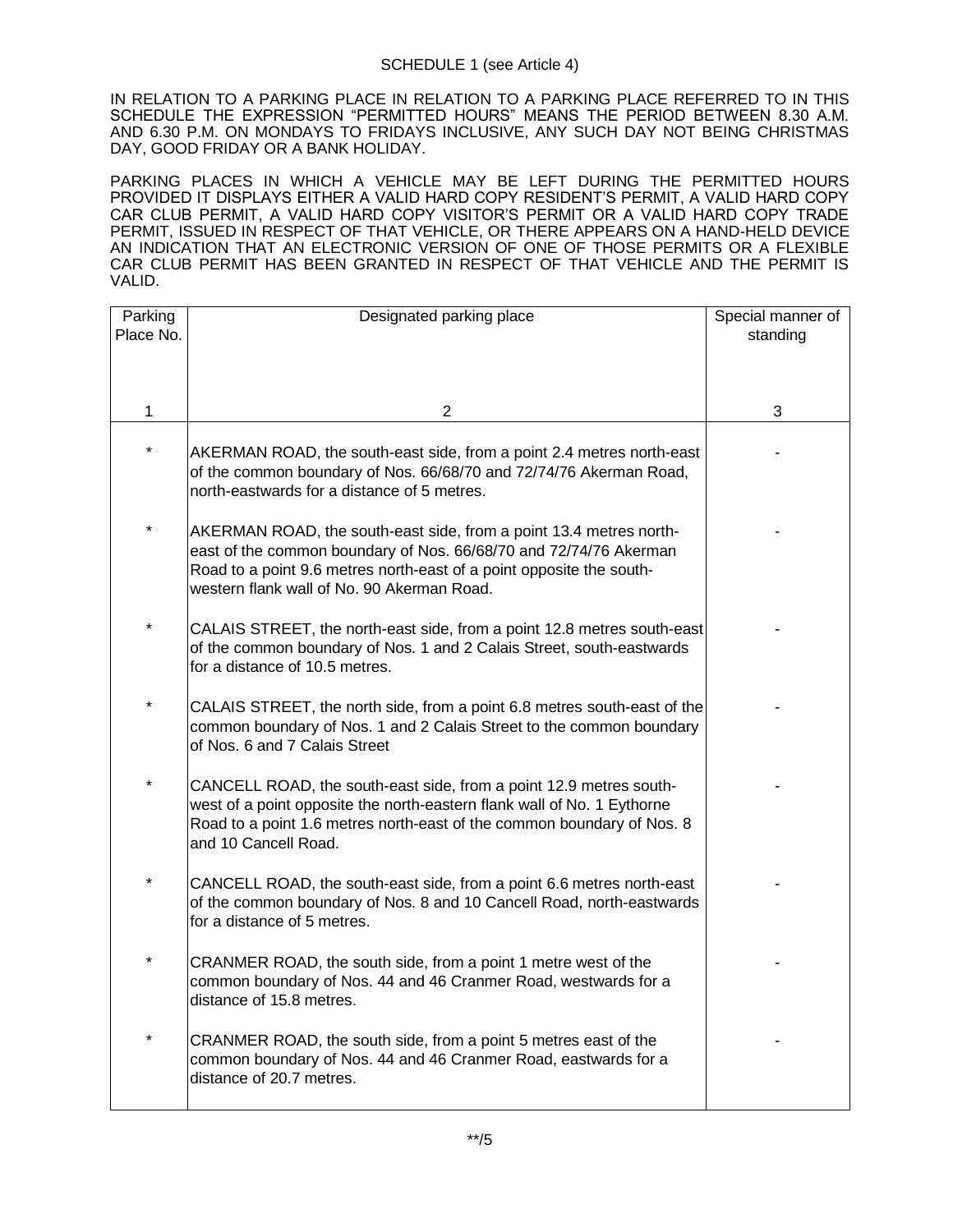IN RELATION TO A PARKING PLACE REFERRED TO IN THIS SCHEDULE THE EXPRESSION "PERMITTED HOURS" MEANS THE PERIOD BETWEEN 8.30 A.M. AND 6.30 P.M. ON MONDAYS TO FRIDAYS INCLUSIVE, ANY SUCH DAY NOT BEING CHRISTMAS DAY, GOOD FRIDAY OR A BANK HOLIDAY.

PARKING PLACES IN WHICH A VEHICLE MAY BE LEFT DURING THE PERMITTED HOURS PROVIDED:-

- (A) THE PARKING CHARGE HAS BEEN PAID USING THE ELECTRONIC PAYMENT SYSTEM (AND THE VEHICLE IS LEFT FOR NOT MORE THAN A MAXIMUM PERIOD OF FOUR HOURS); OR
- (B) THE VEHICLE DISPLAYS EITHER A VALID HARD COPY RESIDENT'S PERMIT, A VALID HARD COPY BUSINESS PERMIT, A VALID HARD COPY CAR CLUB PERMIT, A VALID HARD COPY TEACHER'S PERMIT, A VALID HARD COPY HEALTH CARE PERMIT, A VALID HARD COPY VISITOR'S PERMIT OR A VALID HARD COPY TRADE PERMIT, ISSUED IN RESPECT OF THAT VEHICLE, OR THERE APPEARS ON A HAND-HELD DEVICE AN INDICATION THAT AN ELECTRONIC VERSION OF ONE OF THOSE PERMITS OR A FLEXIBLE CAR CLUB PERMIT HAS BEEN GRANTED IN RESPECT OF THAT VEHICLE AND THE PERMIT IS VALID.

| Parking<br>Place No. | Designated parking place                                                                                                                                                                                                                                          | Special manner of<br>standing |
|----------------------|-------------------------------------------------------------------------------------------------------------------------------------------------------------------------------------------------------------------------------------------------------------------|-------------------------------|
|                      | $\overline{2}$                                                                                                                                                                                                                                                    | 3                             |
| $\star$              | CALAIS STREET, the south-west side, from a point opposite the common<br>boundary of Nos. 6 and 7 Calais Street to a point opposite the common<br>boundary of Nos. 11 and 12 Calais Street.                                                                        |                               |
| $\star$              | CALAIS STREET, the south-west side, from a point opposite the common<br>boundary of Nos. 6 and 7 Calais Street, south-eastwards for a distance of<br>13.7 metres.                                                                                                 |                               |
|                      | PAULET ROAD, the north-west side, from a point opposite the common<br>boundary of Nos. 43 to 45 Paulet Road to a point opposite the north-<br>eastern flank wall of Nos. 53 to 59 Paulet Road.                                                                    |                               |
| *                    | PAULET ROAD, the north-west side, from a point 6 metres north-east of a<br>point opposite the north-eastern flank wall of Nos. 53 to 59 Paulet Road to<br>a point 2.8 metres north-east of a point opposite the common boundary of<br>Nos. 87 and 89 Paulet Road. |                               |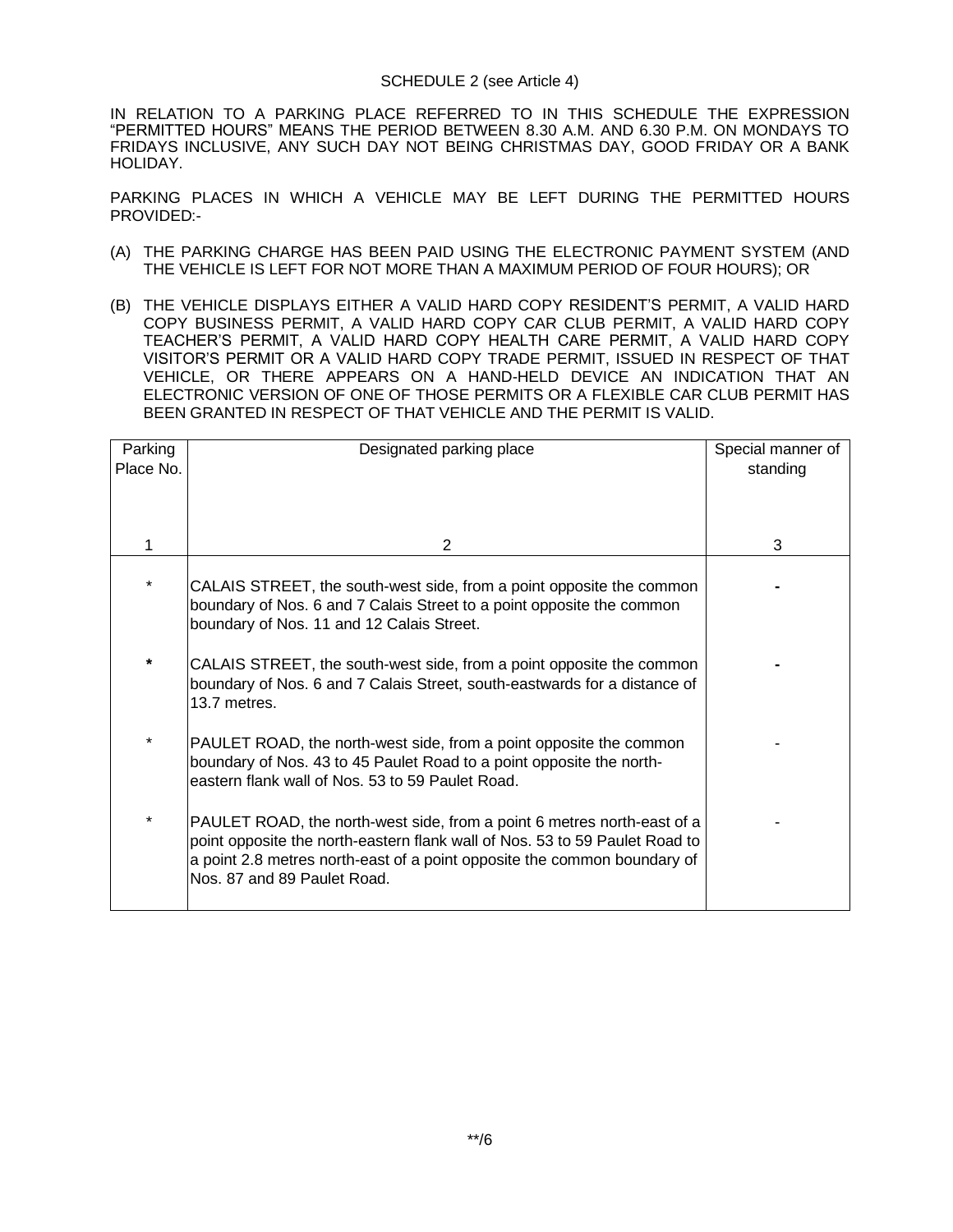IN RELATION TO A PARKING PLACE REFERRED TO IN THIS SCHEDULE THE EXPRESSION "PERMITTED HOURS" MEANS AT ANY TIME (AND THE VEHICLE IS LEFT FOR NOT MORE THAN A MAXIMUM PERIOD OF TWENTY-FOUR HOURS).

THE VEHICLE DISPLAYS EITHER A VALID HARD COPY RESIDENT'S PERMIT, A VALID HARD COPY BUSINESS PERMIT, A VALID HARD COPY CAR CLUB PERMIT, A VALID HARD COPY TEACHER'S PERMIT, A VALID HARD COPY HEALTH CARE PERMIT, A VALID HARD COPY VISITOR'S PERMIT OR A VALID HARD COPY TRADE PERMIT, ISSUED IN RESPECT OF THAT VEHICLE, OR THERE APPEARS ON A HAND-HELD DEVICE AN INDICATION THAT AN ELECTRONIC VERSION OF ONE OF THOSE PERMITS OR A FLEXIBLE CAR CLUB PERMIT HAS BEEN GRANTED IN RESPECT OF THAT VEHICLE AND THE PERMIT IS VALID, PROVIDED THAT THE ELECTRICAL STORAGE BATTERY OF THAT VEHICLE IS IN THE PROCESS OF BEING CHARGES FROM A MAINS ELECTRICAL SOURCE ADJACENT TO THAT PARKING PLACE.

| Parking<br>place<br>No. | Designated parking place                                                                                                                                              | Special<br>manner of<br>standing |
|-------------------------|-----------------------------------------------------------------------------------------------------------------------------------------------------------------------|----------------------------------|
|                         | 2                                                                                                                                                                     | 3                                |
| $\star$                 | CALAIS STREET, the south-west side, from a point opposite the common<br>boundary of Nos. 6 and 7 Calais Street, north-westwards for a distance of<br>6 metres.        |                                  |
| $\star$                 | CANCELL ROAD, the south side, from a point 1.6 metres east of the<br>common boundary of Nos. 8 and 10 Cancell Road, eastwards for a<br>distance of 6 metres.          |                                  |
| $\star$                 | CRANMER ROAD, the south side, from a point 1 metre west of the<br>common boundary of Nos. 44 and 46 Cranmer Road, eastwards for a<br>distance of 6 metres.            |                                  |
| $\star$                 | PAULET ROAD, the north-west side, from a point opposite the north-<br>eastern flank wall of Nos. 53 to 59 Paulet Road, north-eastwards for a<br>distance of 6 metres. |                                  |